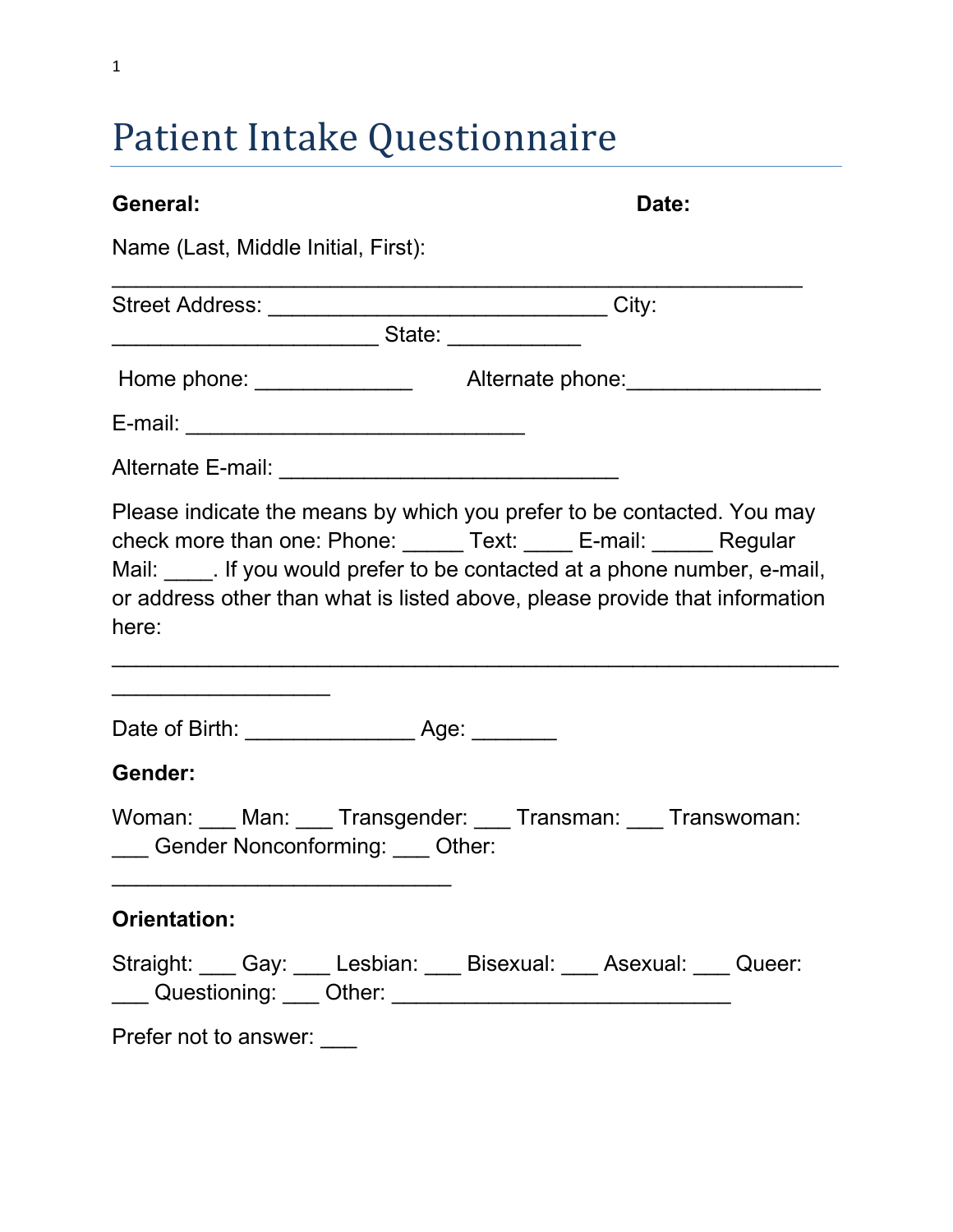What type of services are you currently seeking? Please mark an "X" by the type of services you are seeking.

**Individual Therapy** 

Marital/Couples therapy

Family therapy

**Group Therapy** 

Other (describe)

**Unsure** 

### **Goals of Treatment:**

What compelled you to seek therapy at this time?

Describe your current concerns, issues, or problems that you hope to resolve:

What do you hope to gain from therapy?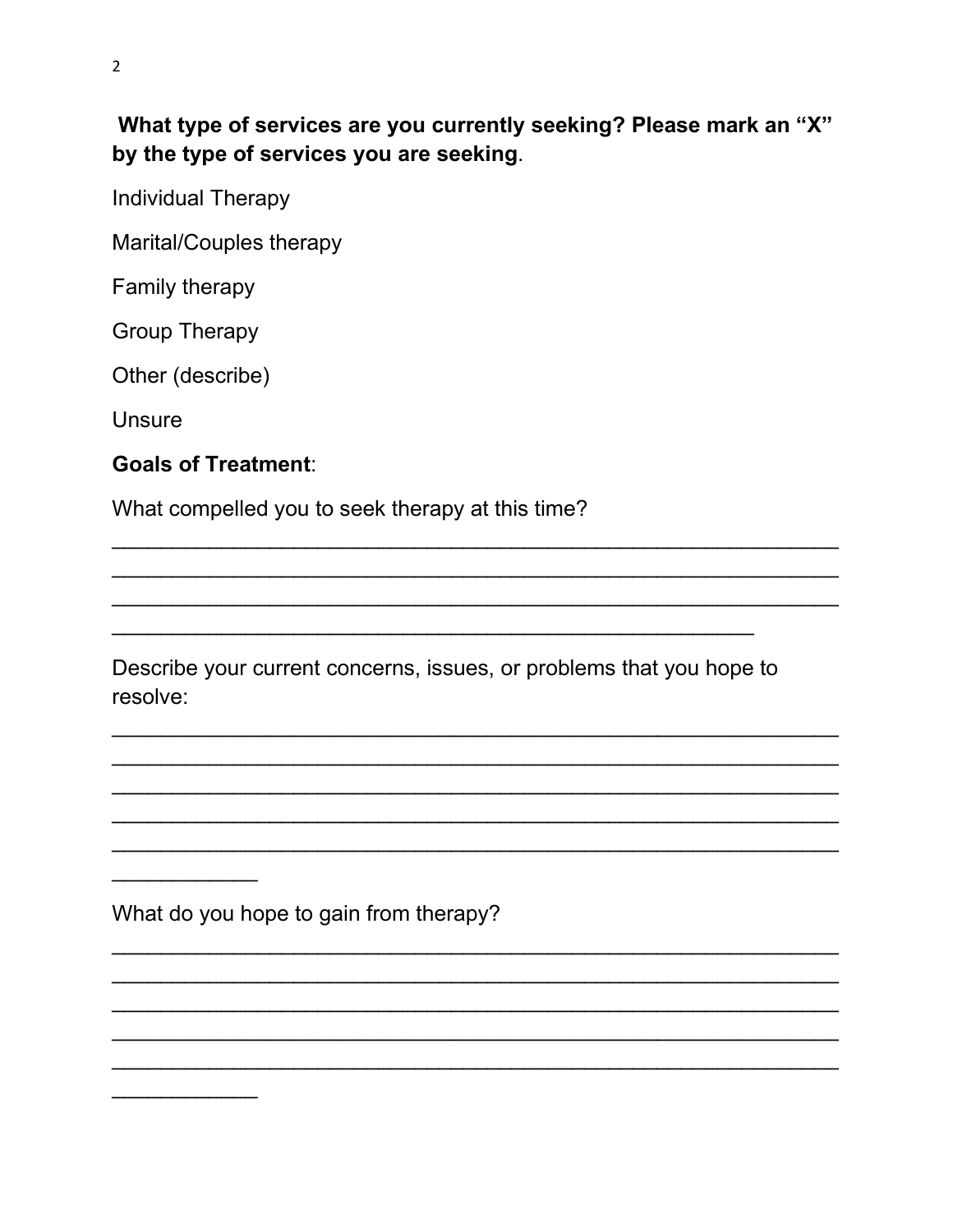#### **Relationship Status (Please check all that apply):**

**Single\_\_\_\_\_\_ Engaged \_\_\_\_\_\_\_ Married \_\_\_\_\_ Seperated \_\_\_\_\_\_\_ Divorced \_\_\_\_\_\_\_\_ Single Parent\_\_\_\_\_\_\_ Widowed \_\_\_\_\_\_\_\_\_\_**

#### **Current Employment Status (Please check all that apply**):

| Working Full-Time: | <b>Working Part-Time:</b>         | Retired:         |
|--------------------|-----------------------------------|------------------|
|                    | On medical leave:                 | Unemployed and   |
| looking for work:  | Not employed due to other reasons | <b>Full-Time</b> |
| Student:           | Part-Time Student:                |                  |

#### **Education Information: (Please check the highest level of education/degree you have received):**

 $\overline{\phantom{a}}$  , and the contract of the contract of the contract of the contract of the contract of the contract of the contract of the contract of the contract of the contract of the contract of the contract of the contrac

| Elementary, Grades 1-8:                                       | Some High School (no diploma):                            |
|---------------------------------------------------------------|-----------------------------------------------------------|
| High School Diploma/GED: Some College (no degree):            |                                                           |
| Technical/Trade School Graduate: Associate's Degree:          |                                                           |
|                                                               | Bachelor's Degree: Master's Degree: Professional Graduate |
| Degree (i.e., MD, JD, etc.): Doctoral Degree (i.e., PhD, EdD, |                                                           |
| etc.):                                                        |                                                           |

#### **Previous Mental Health Treatment History:**

Have you participated in therapy? Yes: No:

Provide the name of the providers who treated you below. Please indicate the type of provider (i.e., Psychiatrist, Psychologist, MD, or Licensed Therapist).

| Name: _________________________                                                                                   |        |                      |
|-------------------------------------------------------------------------------------------------------------------|--------|----------------------|
| Type of Provider (Psychiatrist, Psychologist, Therapist, or<br>_____________Email _______________________________ |        | <b>Phone Number:</b> |
| Street Address: ___________________                                                                               |        |                      |
|                                                                                                                   | State: |                      |
|                                                                                                                   |        |                      |
| Name: ___________________________                                                                                 |        |                      |
| Type of Provider (Psychiatrist, Psychologist, Therapist, or                                                       |        |                      |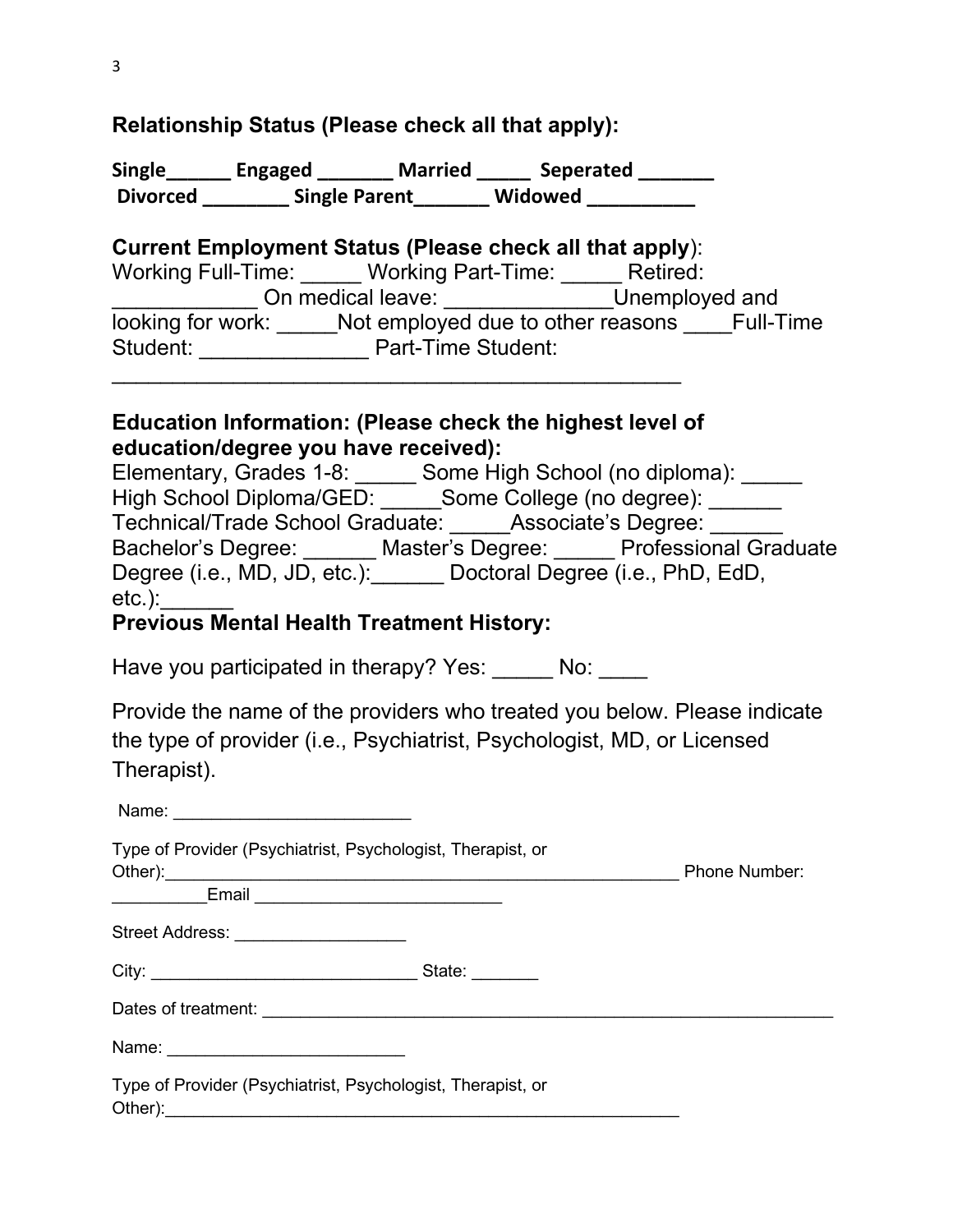| Street Address: ___________________                         |                                                                                                                                                                                                                                                                                                                                                                        |
|-------------------------------------------------------------|------------------------------------------------------------------------------------------------------------------------------------------------------------------------------------------------------------------------------------------------------------------------------------------------------------------------------------------------------------------------|
|                                                             |                                                                                                                                                                                                                                                                                                                                                                        |
|                                                             |                                                                                                                                                                                                                                                                                                                                                                        |
| Name: ______________________________                        |                                                                                                                                                                                                                                                                                                                                                                        |
| Type of Provider (Psychiatrist, Psychologist, Therapist, or |                                                                                                                                                                                                                                                                                                                                                                        |
|                                                             |                                                                                                                                                                                                                                                                                                                                                                        |
| Street Address: ____________________                        |                                                                                                                                                                                                                                                                                                                                                                        |
|                                                             |                                                                                                                                                                                                                                                                                                                                                                        |
|                                                             |                                                                                                                                                                                                                                                                                                                                                                        |
| once daily (dose), Insomnia (side                           | prescribed psychiatric medication(s), yes or no? Yes No No No Right<br>you indicated that you are currently taking psychiatric medication, please<br>list the type of medication, the specific medication you have been<br>prescribed, the dosage, and any side effects in the space below.<br>For example: "Antidepressant (type), Zoloft (specific medication), 50mg |
|                                                             |                                                                                                                                                                                                                                                                                                                                                                        |
|                                                             |                                                                                                                                                                                                                                                                                                                                                                        |
|                                                             |                                                                                                                                                                                                                                                                                                                                                                        |
|                                                             |                                                                                                                                                                                                                                                                                                                                                                        |
|                                                             |                                                                                                                                                                                                                                                                                                                                                                        |
|                                                             |                                                                                                                                                                                                                                                                                                                                                                        |
|                                                             |                                                                                                                                                                                                                                                                                                                                                                        |
|                                                             |                                                                                                                                                                                                                                                                                                                                                                        |
|                                                             | If you are currently under the care of a neychologiet have you participated                                                                                                                                                                                                                                                                                            |

If you are currently under the care of a psychologist, have you participated in any psychological assessments or tests yes, or no? Yes \_\_\_\_ No \_\_\_\_\_.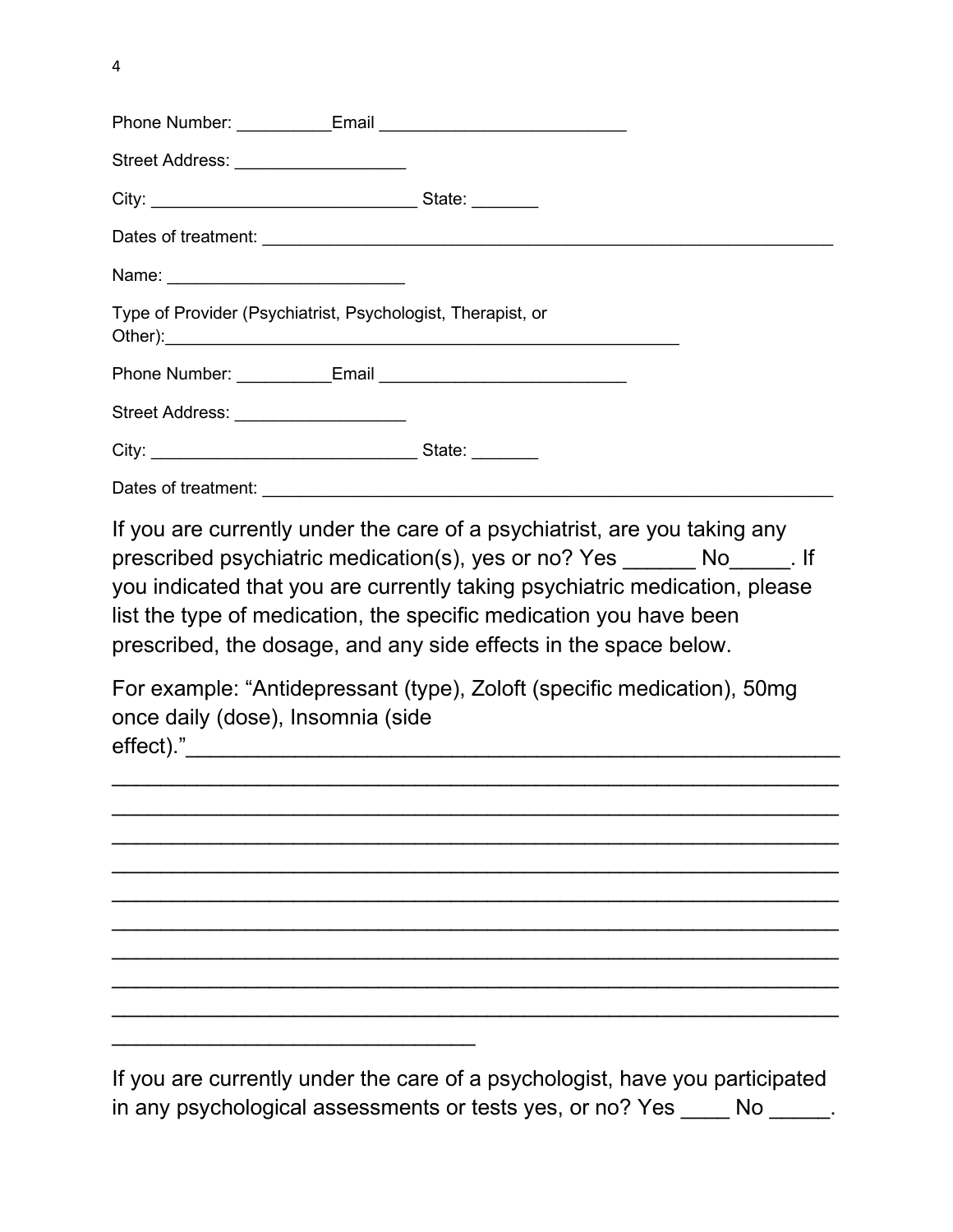If you have participated in psychological testing, please list the type of test performed, the specific name of the test, and the date(s) the test(s) were administered. For example: "Personality Test (Type), Minnesota Multiphasic Personality Inventory "MMPI-2" (Specific name of test), February 01, 2017 (Date test was administered)."

 $\overline{\phantom{a}}$  , and the contribution of the contribution of the contribution of the contribution of the contribution of the contribution of the contribution of the contribution of the contribution of the contribution of the  $\overline{\phantom{a}}$  , and the contribution of the contribution of the contribution of the contribution of the contribution of the contribution of the contribution of the contribution of the contribution of the contribution of the  $\overline{\phantom{a}}$  , and the contribution of the contribution of the contribution of the contribution of the contribution of the contribution of the contribution of the contribution of the contribution of the contribution of the  $\overline{\phantom{a}}$  , and the contribution of the contribution of the contribution of the contribution of the contribution of the contribution of the contribution of the contribution of the contribution of the contribution of the  $\overline{\phantom{a}}$  , and the contribution of the contribution of the contribution of the contribution of the contribution of the contribution of the contribution of the contribution of the contribution of the contribution of the  $\overline{\phantom{a}}$  , and the contribution of the contribution of the contribution of the contribution of the contribution of the contribution of the contribution of the contribution of the contribution of the contribution of the  $\overline{\phantom{a}}$  , and the contribution of the contribution of the contribution of the contribution of the contribution of the contribution of the contribution of the contribution of the contribution of the contribution of the  $\overline{\phantom{a}}$  , and the contribution of the contribution of the contribution of the contribution of the contribution of the contribution of the contribution of the contribution of the contribution of the contribution of the  $\overline{\phantom{a}}$  , and the contribution of the contribution of the contribution of the contribution of the contribution of the contribution of the contribution of the contribution of the contribution of the contribution of the  $\overline{\phantom{a}}$  , and the contribution of the contribution of the contribution of the contribution of the contribution of the contribution of the contribution of the contribution of the contribution of the contribution of the

Medical Treatment Information: Are you currently seeking treatment for a serious or chronic non-psychiatric medical condition, yes or no?

Yes: No: No:

 $\overline{\phantom{a}}$ 

If you currently have a medical condition, please provide the following information: Current medical condition:

 $\overline{\phantom{a}}$  , and the contribution of the contribution of  $\overline{\phantom{a}}$  , and  $\overline{\phantom{a}}$  , and  $\overline{\phantom{a}}$  , and  $\overline{\phantom{a}}$  , and  $\overline{\phantom{a}}$  , and  $\overline{\phantom{a}}$  , and  $\overline{\phantom{a}}$  , and  $\overline{\phantom{a}}$  , and  $\overline{\phantom{a}}$  , and

How long have you had the condition?

Is it a medically treatable condition, yes or no?

Yes: \_\_\_\_\_\_\_\_\_\_\_\_\_\_ No: \_\_\_\_\_\_\_\_\_\_\_\_\_\_\_\_\_

\_\_\_\_\_\_\_\_\_\_\_\_\_\_\_\_\_\_\_\_\_\_\_\_\_\_\_\_\_\_\_\_\_\_\_\_\_\_\_\_\_\_\_\_\_

If, it is not a medically treatable condition (i.e., palliative care), please describe:

 $\overline{\phantom{a}}$  , and the contribution of the contribution of the contribution of the contribution of the contribution of the contribution of the contribution of the contribution of the contribution of the contribution of the  $\overline{\phantom{a}}$  , and the contribution of the contribution of the contribution of the contribution of the contribution of the contribution of the contribution of the contribution of the contribution of the contribution of the  $\overline{\phantom{a}}$  , and the contribution of the contribution of the contribution of the contribution of the contribution of the contribution of the contribution of the contribution of the contribution of the contribution of the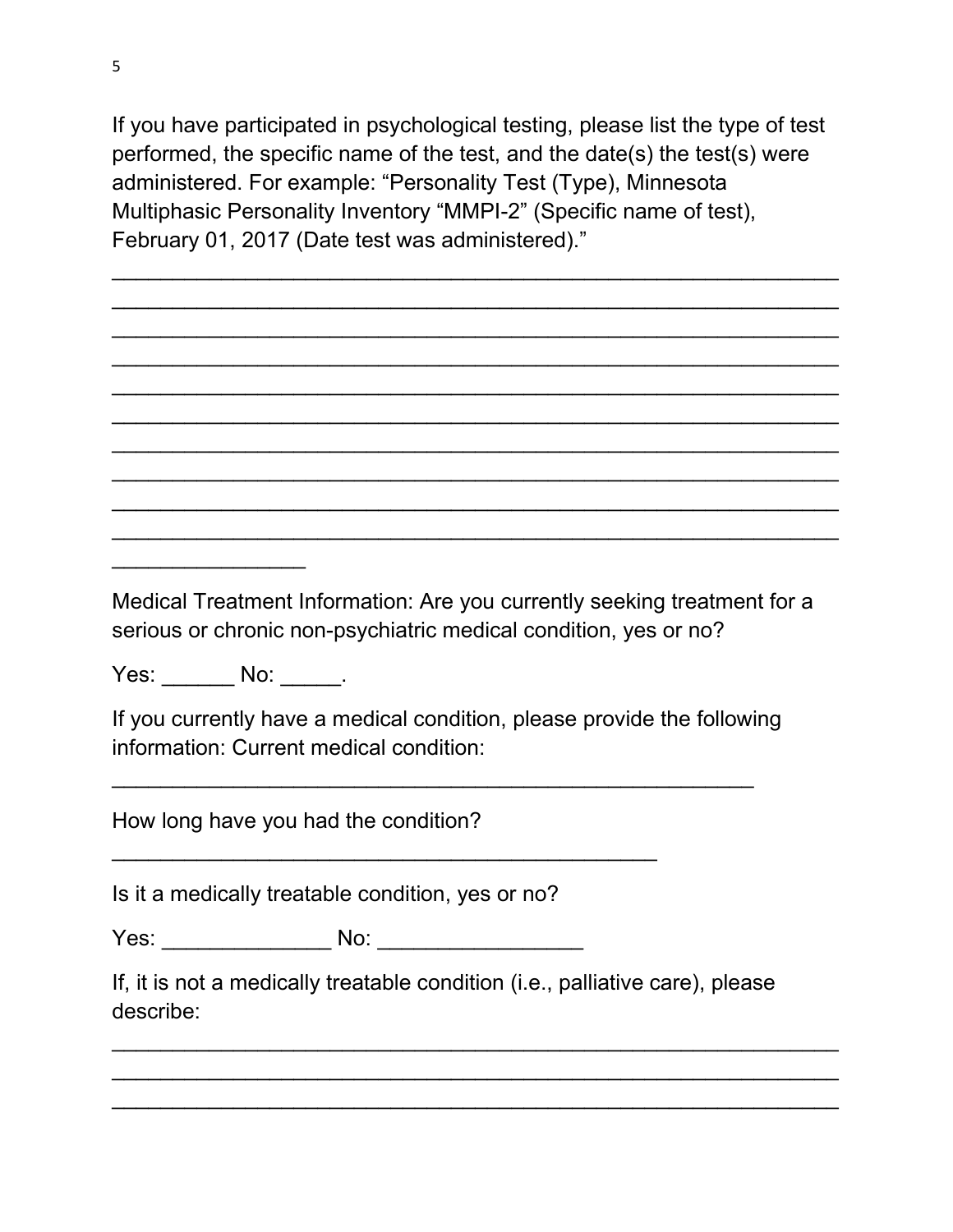If you are currently taking prescribed medications for the condition please describe the type of medication, indicate how long you have been taking the medication, and any side effects. For example: "High blood pressure medication (type of medication); 2 years (length of time on medication); Drowsiness (example of a side effect).

 $\overline{\phantom{a}}$  , and the contribution of the contribution of the contribution of the contribution of the contribution of the contribution of the contribution of the contribution of the contribution of the contribution of the  $\overline{\phantom{a}}$  , and the contribution of the contribution of the contribution of the contribution of the contribution of the contribution of the contribution of the contribution of the contribution of the contribution of the  $\overline{\phantom{a}}$  , and the contribution of the contribution of the contribution of the contribution of the contribution of the contribution of the contribution of the contribution of the contribution of the contribution of the  $\overline{\phantom{a}}$  , and the contribution of the contribution of the contribution of the contribution of the contribution of the contribution of the contribution of the contribution of the contribution of the contribution of the  $\overline{\phantom{a}}$  , and the contribution of the contribution of the contribution of the contribution of the contribution of the contribution of the contribution of the contribution of the contribution of the contribution of the  $\overline{\phantom{a}}$  , and the contribution of the contribution of the contribution of the contribution of the contribution of the contribution of the contribution of the contribution of the contribution of the contribution of the

 $\overline{\phantom{a}}$  , and the contribution of the contribution of the contribution of the contribution of the contribution of the contribution of the contribution of the contribution of the contribution of the contribution of the  $\overline{\phantom{a}}$  , and the contribution of the contribution of the contribution of the contribution of the contribution of the contribution of the contribution of the contribution of the contribution of the contribution of the

### **Trauma History (Optional):**

 $\overline{\phantom{a}}$  , and the set of the set of the set of the set of the set of the set of the set of the set of the set of the set of the set of the set of the set of the set of the set of the set of the set of the set of the s

**\_\_\_\_\_\_\_\_\_\_\_\_\_\_\_\_\_\_\_\_\_\_\_\_\_\_\_\_\_\_** 

Have you been – or are you currently being – emotionally, physically, or sexually abused? Yes \_\_\_\_\_\_ No \_\_\_\_\_\_ Prefer not to answer \_\_\_\_\_\_. If you checked "Yes," you may use the space below to describe the underlying circumstances:

**\_\_\_\_\_\_\_\_\_\_\_\_\_\_\_\_\_\_\_\_\_\_\_\_\_\_\_\_\_\_\_\_\_\_\_\_\_\_\_\_\_\_\_\_\_\_\_\_\_\_\_\_\_\_\_\_\_\_\_\_ \_\_\_\_\_\_\_\_\_\_\_\_\_\_\_\_\_\_\_\_\_\_\_\_\_\_\_\_\_\_\_\_\_\_\_\_\_\_\_\_\_\_\_\_\_\_\_\_\_\_\_\_\_\_\_\_\_\_\_\_ \_\_\_\_\_\_\_\_\_\_\_\_\_\_\_\_\_\_\_\_\_\_\_\_\_\_\_\_\_\_\_\_\_\_\_\_\_\_\_\_\_\_\_\_\_\_\_\_\_\_\_\_\_\_\_\_\_\_\_\_ \_\_\_\_\_\_\_\_\_\_\_\_\_\_\_\_\_\_\_\_\_\_\_\_\_\_\_\_\_\_\_\_\_\_\_\_\_\_\_\_\_\_\_\_\_\_\_\_\_\_\_\_\_\_\_\_\_\_\_\_ \_\_\_\_\_\_\_\_\_\_\_\_\_\_\_\_\_\_\_\_\_\_\_\_\_\_\_\_\_\_\_\_\_\_\_\_\_\_\_\_\_\_\_\_\_\_\_\_\_\_\_\_\_\_\_\_\_\_\_\_ \_\_\_\_\_\_\_\_\_\_\_\_\_\_\_\_\_\_\_\_\_\_\_\_\_\_\_\_\_\_\_\_\_\_\_\_\_\_\_\_\_\_\_\_\_\_\_\_\_\_\_\_\_\_\_\_\_\_\_\_**

**Family of Origin Information (Optional): Were you adopted, yes or no? Yes: \_\_\_\_\_\_ No: \_\_\_\_\_\_\_. If you were adopted, at what age were you adopted? \_\_\_\_\_\_** f you were adopted, do you have a relationship with your birth mother and/or father, yes or no? Yes: No: If yes, please describe the nature of the relationship. For example, explain how the relationship with

 $\overline{\phantom{a}}$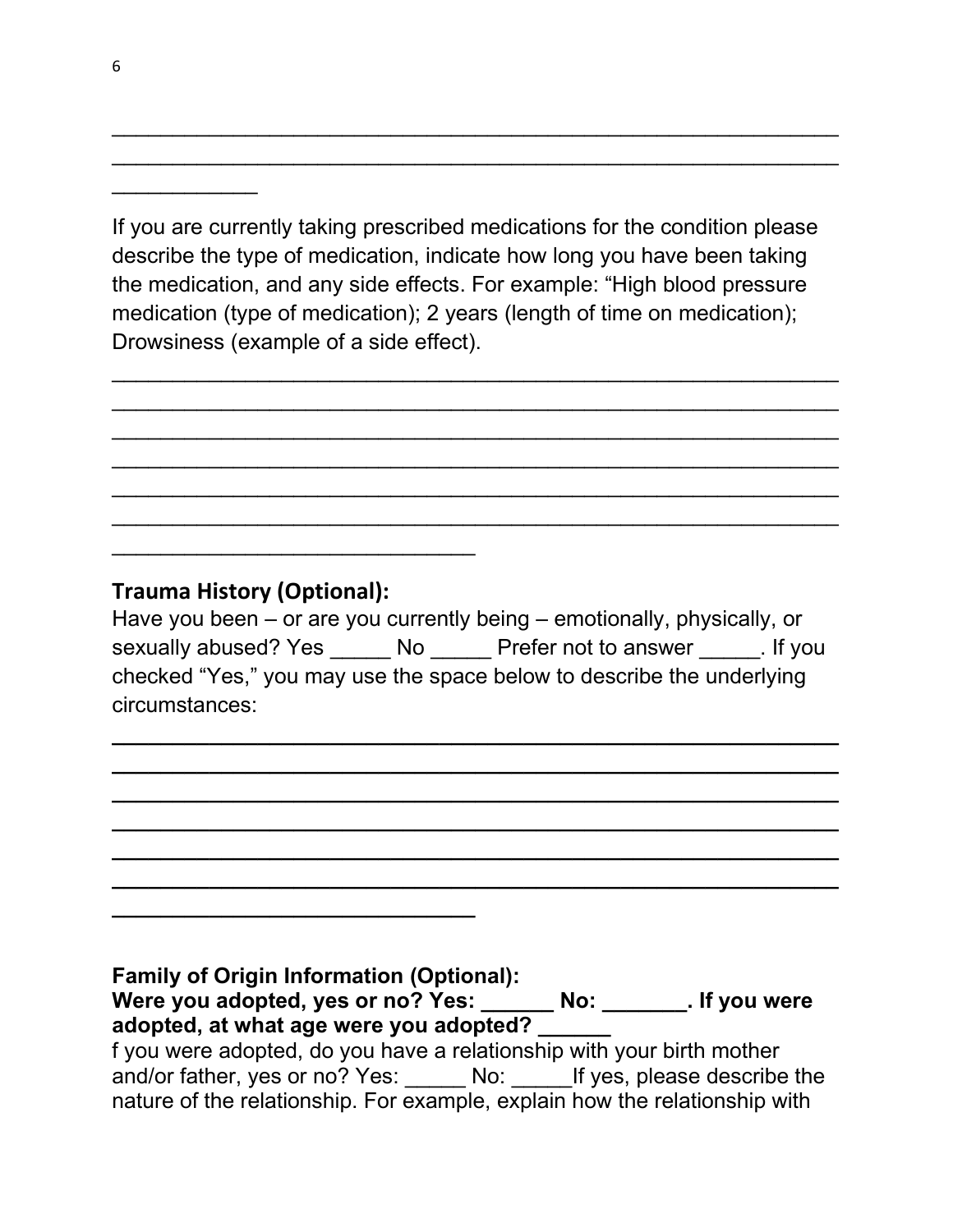your biological parent(s) was established, how old you were at the time the relationship began, the frequency of contact you had or currently have, and the nature of the relationship:

If you were adopted, what type of relationship do you/did you have with your adopted parents?

If you were not adopted, what type of relationship do you/did you have with your biological parents?

Please provide the following information about your parents either (biological/adopted) or stepparent:

| Name of Mother: |  |
|-----------------|--|
| Name of Father: |  |

Mother's occupation: When the control of the control of the control of the control of the control of the control of the control of the control of the control of the control of the control of the control of the control of t

Stepmother's Occupation: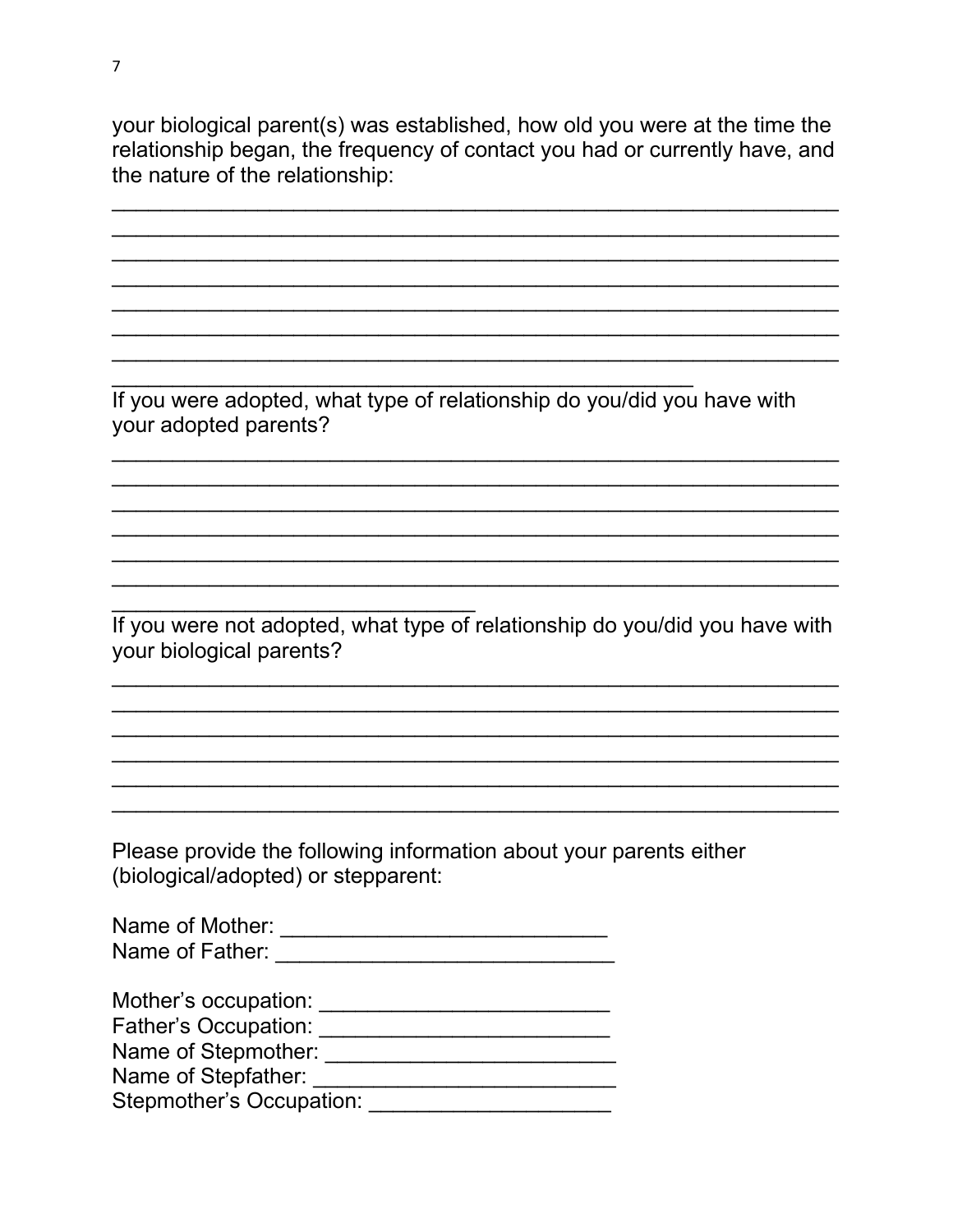Stepfather's Occupation: \_\_\_\_\_\_\_\_\_\_\_\_\_\_\_\_\_\_\_\_\_

Are either of your parents (biological or adopted, and/or step parents) deceased? If your parents are deceased, please provide the following information:

• Mother/Stepmother has been deceased for

days/weeks/months/years.

What was your age at the time of your mother's/stepmother's passing? \_\_\_\_\_\_\_\_

• Father/Stepfather has been deceased for

days/weeks/months/years years.

What was your age at the time of your father's/stepfather's death?

 $\overline{\phantom{a}}$ 

Indicate the marital status of your parents (biological/adopted). Check all that may apply:

- Currently married to each other for expressed vears
- •Currently separated for \_\_\_\_\_ years
- •Divorced for years
- •Mother remarried \_\_\_\_\_ times
- •Father remarried times

• Mother currently single after being separated/divorced for

years

• Father currently single after being separated/divorced for

years

•Mother is currently involved with someone, yes or no? If yes, for how long?

•Father is currently involved with someone, yes or no? If yes, for how long? \_\_\_\_\_\_\_\_\_\_\_\_\_

Do you have any biological siblings, adopted siblings, step siblings, or half siblings, yes or no? Yes: \_\_\_\_\_ No: \_\_\_\_\_. If you have any siblings, how many? \_\_\_\_\_\_\_\_.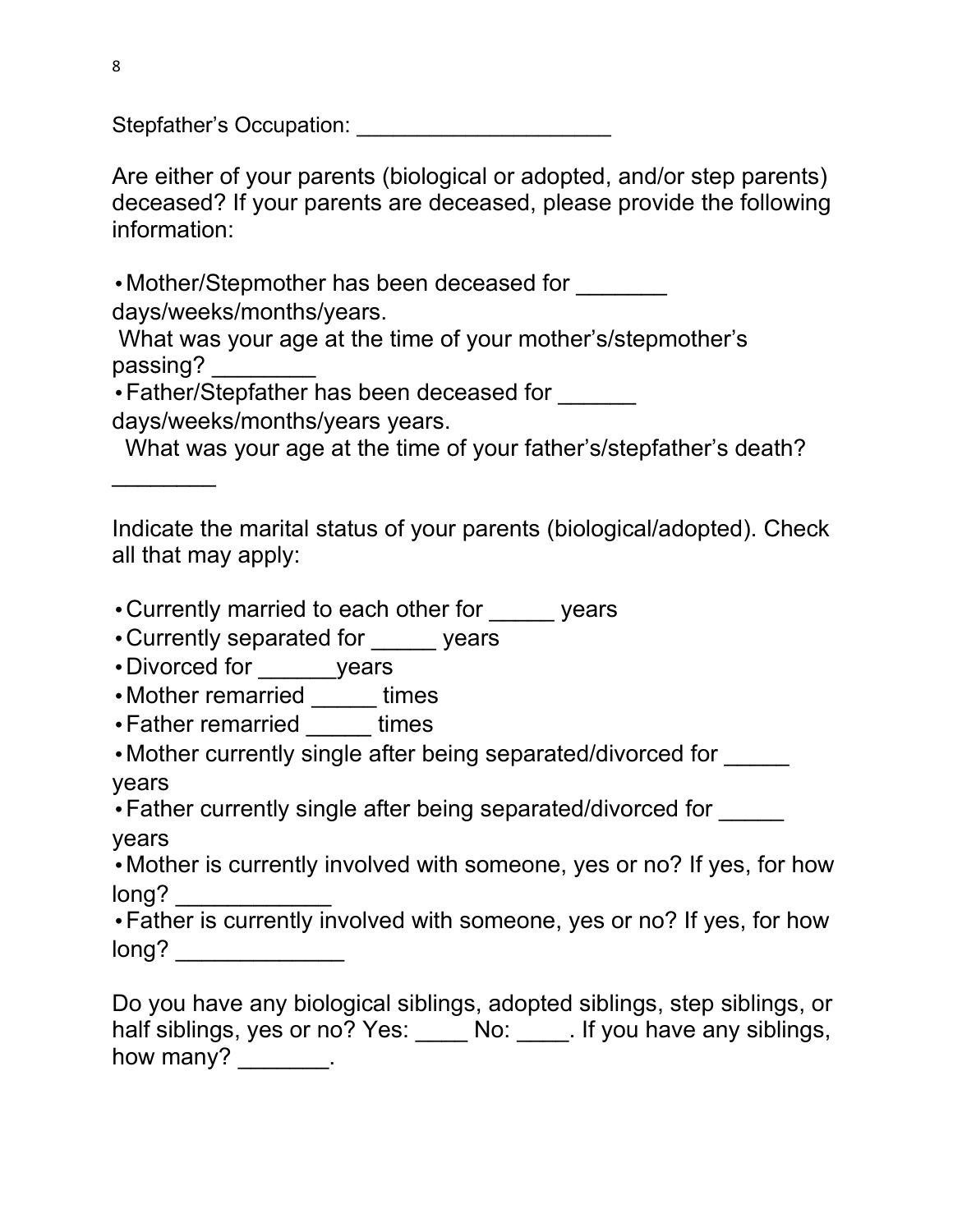In the space provided below, list the name and ages of each of your siblings and briefly describe the nature of your relationship as being "close," or "not close," or "estranged," or any other word that describes the nature and extent of your relationship with your siblings.

Which of the following statements most resonates with you: • My parents were present during my entire childhood, yes or no? Yes: \_\_\_\_\_\_\_No: \_\_\_\_\_\_\_\_. Explain: •My parents were present during a part of my childhood, yes or no? Yes: No. . . My parents were not present at all during my childhood, yes or no? Yes: No: \_\_\_\_\_. Explain: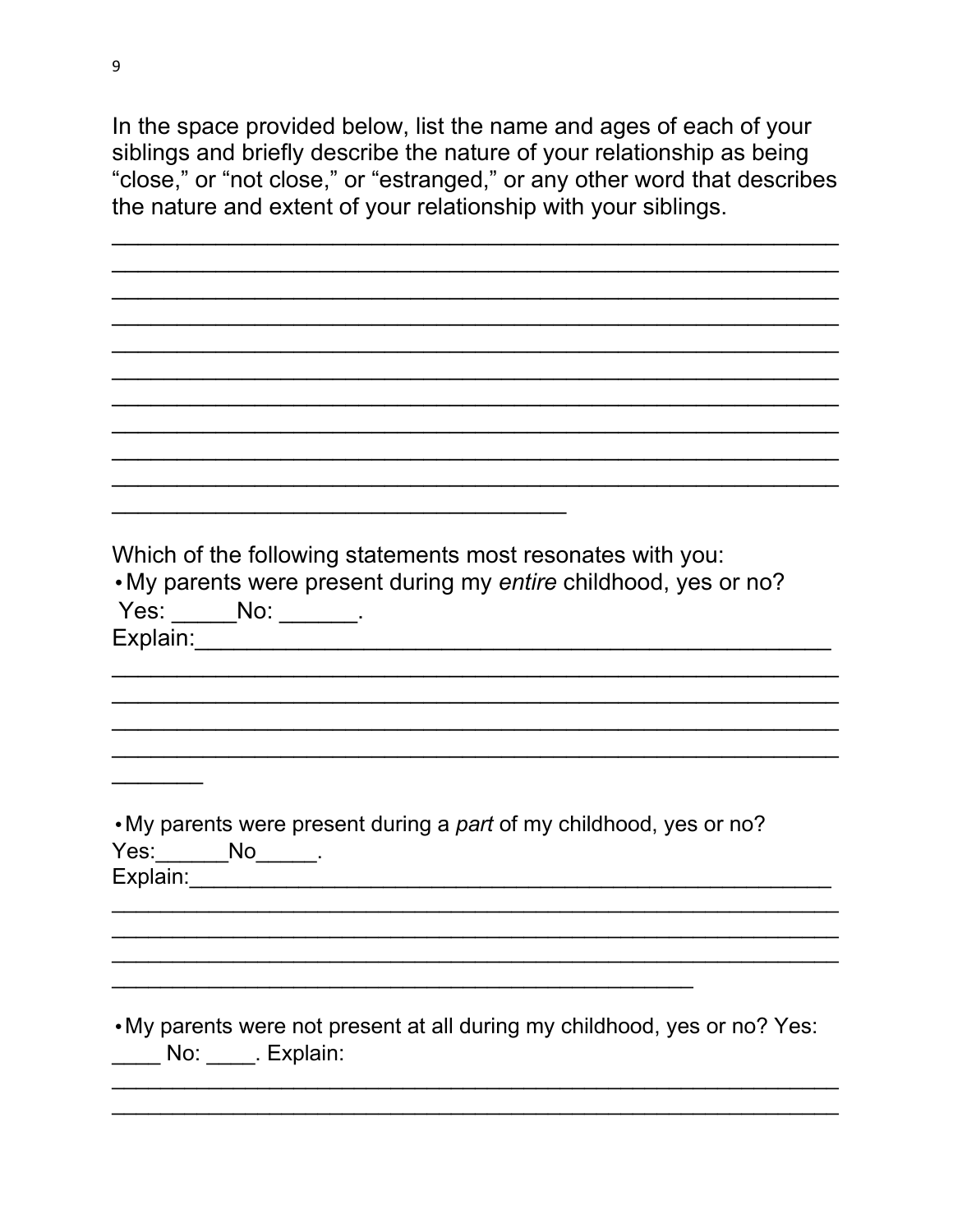Which of the following describes your childhood family experience:

 $\overline{\phantom{a}}$  , and the contract of the contract of the contract of the contract of the contract of the contract of the contract of the contract of the contract of the contract of the contract of the contract of the contrac

- •**\_\_\_\_\_\_** It was an outstanding home environment
- **Fig. 2** It was a normal home environment
- \_\_\_\_\_\_ It was a chaotic home environment
- •**\_\_\_\_\_\_** Prefer not to answer

If you indicated that your home environment was chaotic, please explain. For example, you may have witnessed physical/verbal/sexual abuse towards others, or you may have experienced physical/verbal/sexual abuse from others:

 $\overline{\phantom{a}}$  , and the contribution of the contribution of the contribution of the contribution of the contribution of the contribution of the contribution of the contribution of the contribution of the contribution of the  $\overline{\phantom{a}}$  , and the contribution of the contribution of the contribution of the contribution of the contribution of the contribution of the contribution of the contribution of the contribution of the contribution of the  $\overline{\phantom{a}}$  , and the contribution of the contribution of the contribution of the contribution of the contribution of the contribution of the contribution of the contribution of the contribution of the contribution of the  $\overline{\phantom{a}}$  , and the contribution of the contribution of the contribution of the contribution of the contribution of the contribution of the contribution of the contribution of the contribution of the contribution of the  $\overline{\phantom{a}}$  , and the contribution of the contribution of the contribution of the contribution of the contribution of the contribution of the contribution of the contribution of the contribution of the contribution of the  $\overline{\phantom{a}}$  , and the contribution of the contribution of the contribution of the contribution of the contribution of the contribution of the contribution of the contribution of the contribution of the contribution of the \_\_\_\_\_\_\_\_\_\_\_\_\_\_\_\_\_\_\_\_\_\_\_\_\_\_\_\_\_\_\_\_\_\_\_\_\_\_\_\_\_\_\_\_\_\_\_\_\_\_\_\_\_\_\_\_\_\_\_\_

 $\overline{\phantom{a}}$  , and the contribution of the contribution of the contribution of the contribution of the contribution of the contribution of the contribution of the contribution of the contribution of the contribution of the  $\overline{\phantom{a}}$  , and the contribution of the contribution of the contribution of the contribution of the contribution of the contribution of the contribution of the contribution of the contribution of the contribution of the

**Mental Health/Risk Assessment:** 

**Please identify if you have experienced any of the following and whether this is a past, current, or reoccurring issue:**

 $\overline{\phantom{a}}$  , and the contract of the contract of the contract of the contract of the contract of the contract of the contract of the contract of the contract of the contract of the contract of the contract of the contrac

**•\_\_\_\_\_\_\_ Suicidal Thoughts.** 

Past: Present: Reoccurring:

**•\_\_\_\_\_\_\_Thoughts of wanting to intentionally harm myself.** 

Past: Present: Reoccurring:

**•\_\_\_\_\_\_\_ Thoughts of wanting to intentionally cause harm to someone else.** 

**Past:\_\_\_\_\_\_ Present: \_\_\_\_\_\_ Reoccurring: \_\_\_\_\_**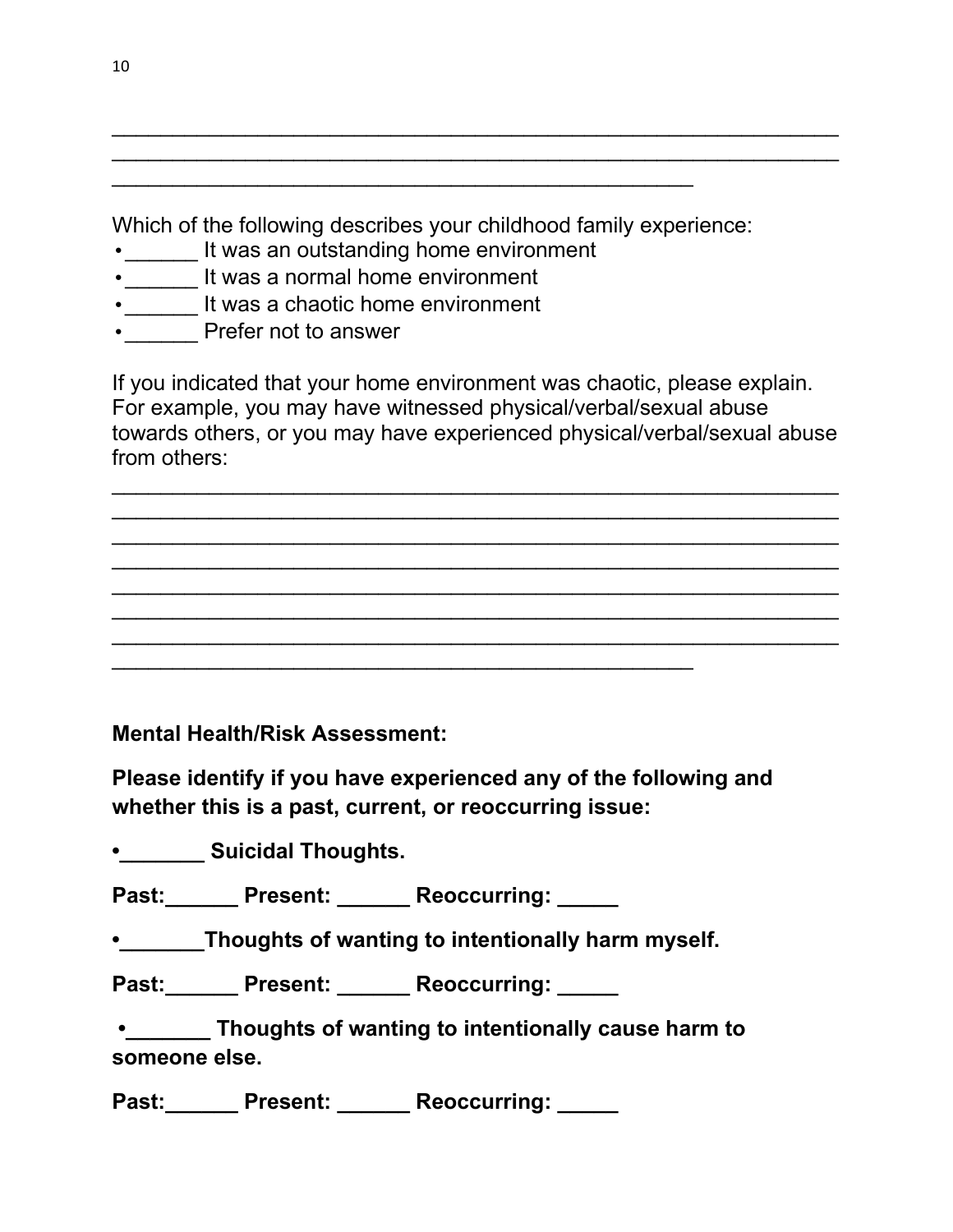|              | <b>Post-Traumatic Stress, oPast:</b> | <b>Present:</b> |
|--------------|--------------------------------------|-----------------|
| Reoccurring: |                                      |                 |

If you are currently experiencing any thoughts of either harming yourself or someone else please answer the following questions: How long have you had these thoughts?

 $\overline{\phantom{a}}$  , and the contribution of the contribution of the contribution of the contribution of the contribution of the contribution of the contribution of the contribution of the contribution of the contribution of the

 $\overline{\phantom{a}}$  , and the contribution of the contribution of the contribution of the contribution of the contribution of the contribution of the contribution of the contribution of the contribution of the contribution of the  $\overline{\phantom{a}}$  , and the contribution of the contribution of the contribution of the contribution of the contribution of the contribution of the contribution of the contribution of the contribution of the contribution of the  $\overline{\phantom{a}}$  , and the contribution of the contribution of the contribution of the contribution of the contribution of the contribution of the contribution of the contribution of the contribution of the contribution of the

How frequently do you have these thoughts?

\_\_\_\_\_\_\_\_\_\_\_\_\_\_\_\_\_

Do you have a plan and/or the means to carry out either the threat of harm to yourself or to someone else, yes or no? Yes: No: If yes, please explain:

 $\overline{\phantom{a}}$  , and the contribution of the contribution of the contribution of the contribution of the contribution of the contribution of the contribution of the contribution of the contribution of the contribution of the  $\overline{\phantom{a}}$  , and the contribution of the contribution of the contribution of the contribution of the contribution of the contribution of the contribution of the contribution of the contribution of the contribution of the  $\overline{\phantom{a}}$  , and the contribution of the contribution of the contribution of the contribution of the contribution of the contribution of the contribution of the contribution of the contribution of the contribution of the

\_\_\_\_\_\_\_\_\_\_\_\_\_\_\_\_\_\_\_\_\_\_\_\_\_\_\_\_\_\_\_\_\_\_\_\_\_\_\_\_\_\_\_\_\_\_\_\_\_\_\_\_\_

 $\overline{\phantom{a}}$  , and the contribution of the contribution of the contribution of the contribution of the contribution of the contribution of the contribution of the contribution of the contribution of the contribution of the Have you ever tried to harm yourself or anyone else in the past, yes or no? Yes: No: If yes, please explain:

 $\overline{\phantom{a}}$  , and the contribution of the contribution of the contribution of the contribution of the contribution of the contribution of the contribution of the contribution of the contribution of the contribution of the  $\overline{\phantom{a}}$  , and the contribution of the contribution of the contribution of the contribution of the contribution of the contribution of the contribution of the contribution of the contribution of the contribution of the  $\overline{\phantom{a}}$  , and the contribution of the contribution of the contribution of the contribution of the contribution of the contribution of the contribution of the contribution of the contribution of the contribution of the

Is there anything that would stop, or prevent, you from harming yourself or someone else, yes or no? Yes: No: If yes, please explain?

 $\overline{\phantom{a}}$  , and the contribution of the contribution of the contribution of the contribution of the contribution of the contribution of the contribution of the contribution of the contribution of the contribution of the  $\overline{\phantom{a}}$  , and the contribution of the contribution of the contribution of the contribution of the contribution of the contribution of the contribution of the contribution of the contribution of the contribution of the  $\overline{\phantom{a}}$  , and the contribution of the contribution of the contribution of the contribution of the contribution of the contribution of the contribution of the contribution of the contribution of the contribution of the

\_\_\_\_\_\_\_\_\_\_\_\_\_\_\_\_\_\_\_\_\_\_\_\_\_\_\_\_\_\_\_\_\_\_\_\_\_\_\_\_\_\_\_\_\_\_\_\_\_\_\_\_\_\_

\_\_\_\_\_\_\_\_\_\_\_\_\_\_\_\_\_\_\_\_\_\_\_\_\_\_\_\_\_\_\_\_\_\_\_\_\_\_\_\_\_\_\_\_\_\_\_\_\_\_\_\_\_\_

If you indicated that there is not anything that would prevent you from harming yourself or someone else, please identify how likely it is that you might actually harm yourself or someone else:

Imminently likely: \_\_\_\_\_\_\_ OR Not at all likely: \_\_\_\_\_\_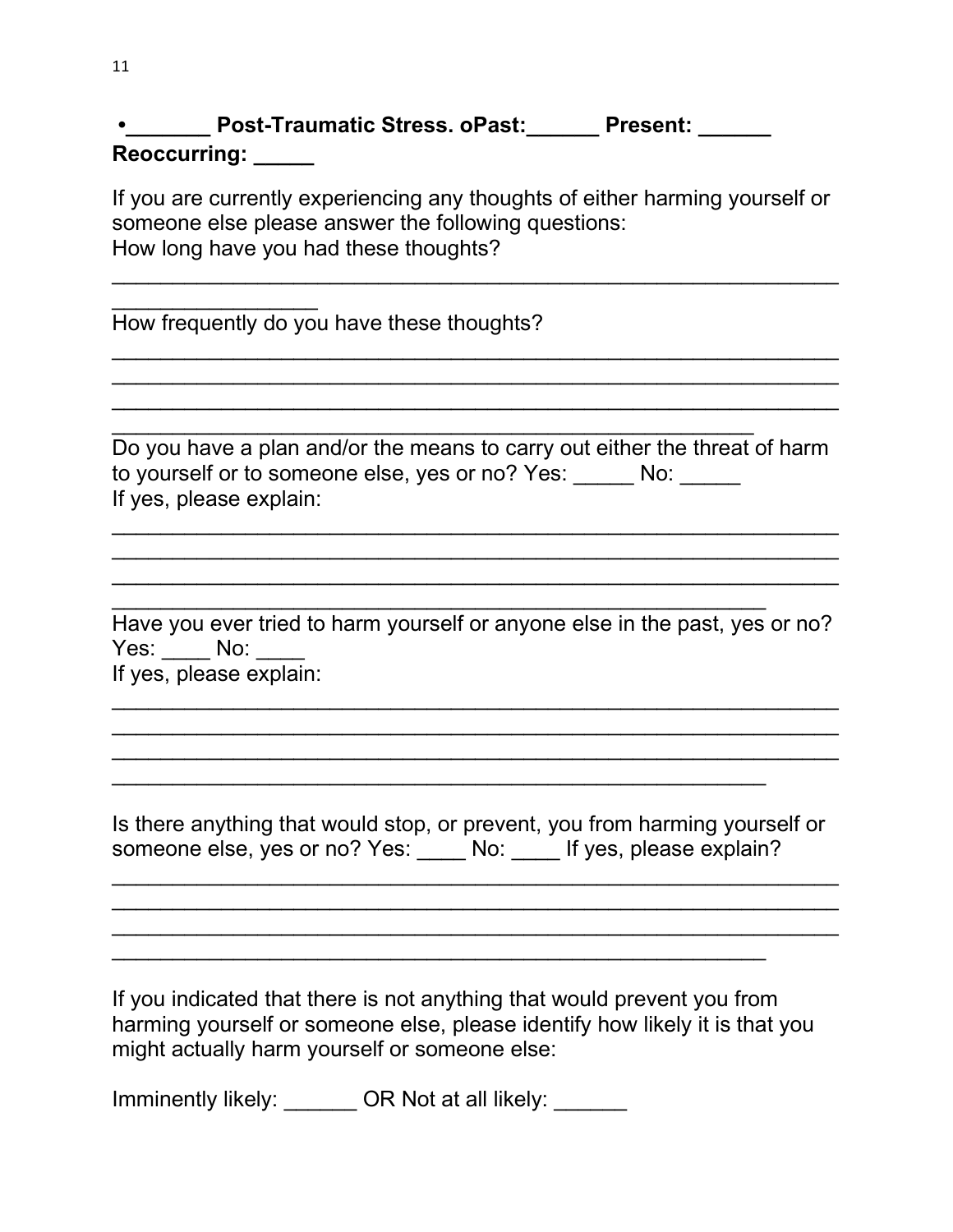## **Alcohol/Substance Use History (Optional):**

Family Alcohol Abuse History:

To the best of your knowledge, please indicate which of the following family member(s) struggles or struggled with alcohol/substance abuse or addiction: Father: Mother: Grandparent(s): Sibling(s): Stepparent(s): \_\_\_\_\_ Uncle(s)/Aunt(s): \_\_\_\_ Spouse/SignificantOther: Children:

Please indicate your substance use status:

No history of use: <br>Actively using alcohol or drugs: <br>In early full remission: ln early partial remission: ln sustained full remission: In sustained partial remission:

If you indicated that you have an alcohol/substance abuse or addiction history, please identify the types of treatment you have participated in, or are currently participating in, and how long you have been participating in the particular treatment.

 $\overline{\phantom{a}}$  , and the contribution of the contribution of the contribution of the contribution of the contribution of the contribution of the contribution of the contribution of the contribution of the contribution of the

\_\_\_\_\_\_\_\_\_\_\_\_\_\_\_\_\_\_\_\_\_\_\_\_\_\_\_\_\_\_\_\_\_\_\_\_\_\_\_\_\_\_\_\_\_\_\_\_\_\_\_\_\_\_\_\_\_\_\_\_

\_\_\_\_\_\_\_\_\_\_\_\_\_\_\_\_\_\_\_\_\_\_\_\_\_\_\_\_\_\_\_\_\_\_\_\_\_\_\_\_\_\_\_\_\_\_\_\_\_\_\_\_\_\_\_\_\_\_\_\_

 $\overline{\phantom{a}}$  , and the contribution of the contribution of the contribution of the contribution of the contribution of the contribution of the contribution of the contribution of the contribution of the contribution of the

Outpatient treatment:

\_\_\_\_\_\_\_\_\_\_\_\_\_\_\_\_\_

\_\_\_\_\_\_\_\_\_\_\_\_\_\_\_\_\_

\_\_\_\_\_\_\_\_\_\_\_\_\_\_\_\_\_

\_\_\_\_\_\_\_\_\_\_\_\_\_\_\_\_\_

Inpatient treatment:

12-Step Program:

Stopped using on my own: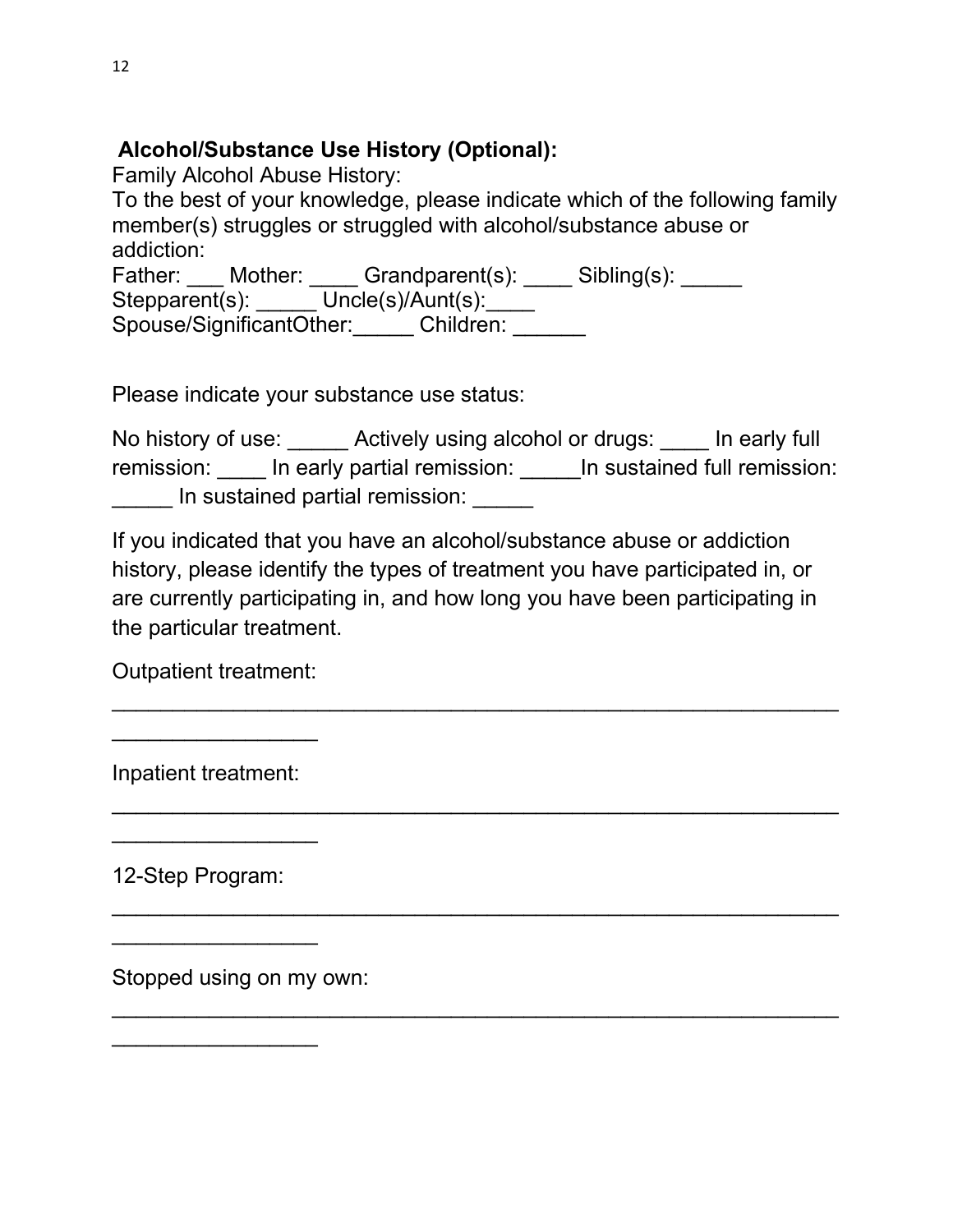Other Method:

\_\_\_\_\_\_\_\_\_\_\_\_\_\_\_\_\_

Was the above treatment method effective? Please explain:

\_\_\_\_\_\_\_\_\_\_\_\_\_\_\_\_\_\_\_\_\_\_\_\_\_\_\_\_\_\_\_\_\_\_\_

Please identify the type(s) of substances you are using, how frequently you use the substance, and how long you have been using the substance, and your frequency of use (i.e., daily, as needed, no regulation of use, etc.)

 $\overline{\phantom{a}}$  , and the contribution of the contribution of the contribution of the contribution of the contribution of the contribution of the contribution of the contribution of the contribution of the contribution of the

 $\overline{\phantom{a}}$  , and the contribution of the contribution of the contribution of the contribution of the contribution of the contribution of the contribution of the contribution of the contribution of the contribution of the  $\overline{\phantom{a}}$  , and the contribution of the contribution of the contribution of the contribution of the contribution of the contribution of the contribution of the contribution of the contribution of the contribution of the

| Opioid(s): _____ Classification: _____ Length of use: ______ Frequency of use: ____________ |
|---------------------------------------------------------------------------------------------|
| Heroin: Length of use: _______ Frequency of use: _______________________________            |
| Cigarettes/Tobacco: Length of use: Frequency of use: Cigarettes/Tobacco: Length of use:     |
| Alcohol: _____ Length of use: __________ Frequency of use: _______________                  |
| Amphetamines: ____ Length of use: ________ Frequency of use: _______                        |
| Barbiturates: Length of use: _____ Frequency of use: _________                              |
| Cocaine: Length of use: _____ Frequency of use: ___________                                 |
| Crack: Length of use: Frequency of use: Crack:                                              |
| Hallucinogens: Length of use: Frequency of use: Letterman Length of use and Hallucinogens:  |
| Inhalants: Length of use: Frequency of use:                                                 |
| Marijuana: Length of use: Frequency of use: 1991                                            |
| _Other: ____________ Length of use: _____ Frequency of use:                                 |

If you have indicated that you have used, or are currently using substances, please indicate what side effects and or consequences you experienced or are experiencing as a result of the use.

\_\_\_\_\_\_\_\_\_\_\_\_\_\_\_\_\_\_\_\_\_\_\_\_\_\_\_\_\_\_\_\_\_\_\_\_\_\_\_\_\_\_\_\_\_\_\_\_\_\_\_\_\_\_\_\_\_\_\_\_  $\overline{\phantom{a}}$  , and the contribution of the contribution of the contribution of the contribution of the contribution of the contribution of the contribution of the contribution of the contribution of the contribution of the \_\_\_\_\_\_\_\_\_\_\_\_\_\_\_\_\_\_\_\_\_\_\_\_\_\_\_\_\_\_\_\_\_\_\_\_\_\_\_\_\_\_\_\_\_\_\_\_\_\_\_\_\_\_\_\_\_\_\_\_

Overdose: Suicidal Impulse: Depression: Anxiety: \_\_\_\_\_\_\_\_\_\_\_\_\_\_\_Blackouts: \_\_\_\_\_\_\_ Loss of control: \_\_\_\_\_\_\_ Medical conditions: Other: \_\_\_\_\_\_\_\_\_

Please use the space provided to describe any other effects or consequences you have experienced:

\_\_\_\_\_\_\_\_\_\_\_\_\_\_\_\_\_\_\_\_\_\_\_\_\_\_\_\_\_\_\_\_\_\_\_\_\_\_\_\_\_\_\_\_\_\_\_\_\_\_\_\_\_